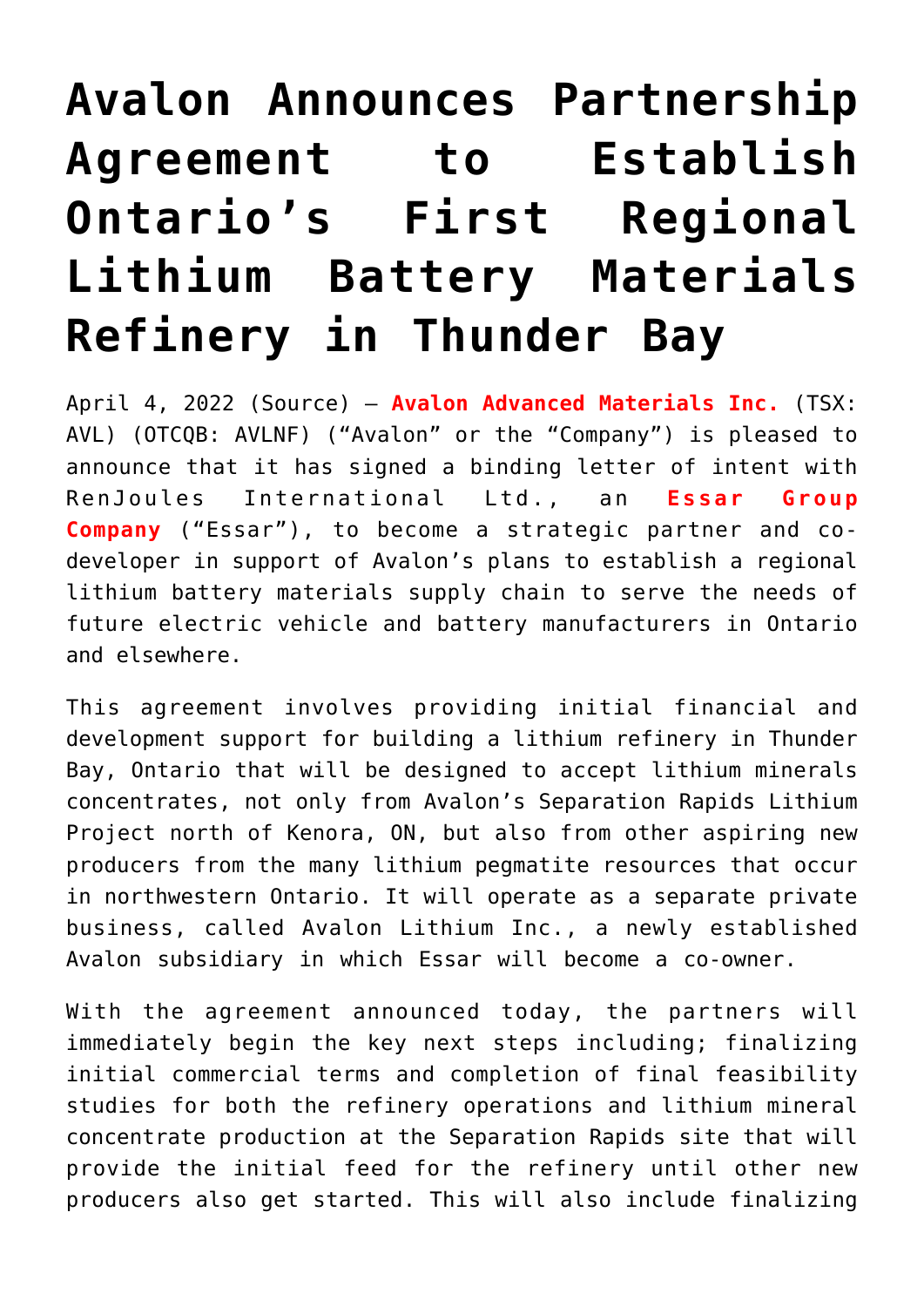the exact location for the refinery in Thunder Bay and proceeding with initial site preparation work both at Separation Rapids and the Thunder Bay site.

Present indications on demand for lithium battery materials produced in Ontario are supporting an initial production capacity for the refinery of 20,000 tonnes per annum of lithium hydroxide and/or lithium carbonate. This will require a capital investment in the order of C\$500 million, which Essar and Avalon would jointly fund, with funding also anticipated from applicable Government programs and other private investors including Indigenous businesses in Northern Ontario. With construction planned to begin this year, it could be in operation by 2025. This will also create new economic development opportunities for First Nations to take advantage of lithium resources in their traditional territories to produce lithium mineral concentrates for purchase by Avalon Lithium Inc.

Demand for lithium hydroxide and lithium carbonate continues to grow in North America as new electric vehicle and battery manufacturing capacity is established both in the U.S. and in Canada. Ontario is now well positioned to take advantage of the rapid growth with the recent announcement of Ontario's first-ever Critical Minerals Strategy, which Premier Doug Ford described as "the government's blueprint to connect industries, resources and workers in our province's north to the future of manufacturing in the south as we build up homegrown supply chains." Avalon Lithium Inc. will deliver on a key priority of the government's plan: "growing domestic processing and creating resilient local supply chains" and help the province become a global leader in the sector. Ontario's rich endowment in critical minerals in the North uniquely positions Ontario to create the full supply chains and take advantage of the demand for critical minerals in the emerging new advanced manufacturing sector of the economy.

Speaking on the partnership, Kush Singh, CEO, Essar Power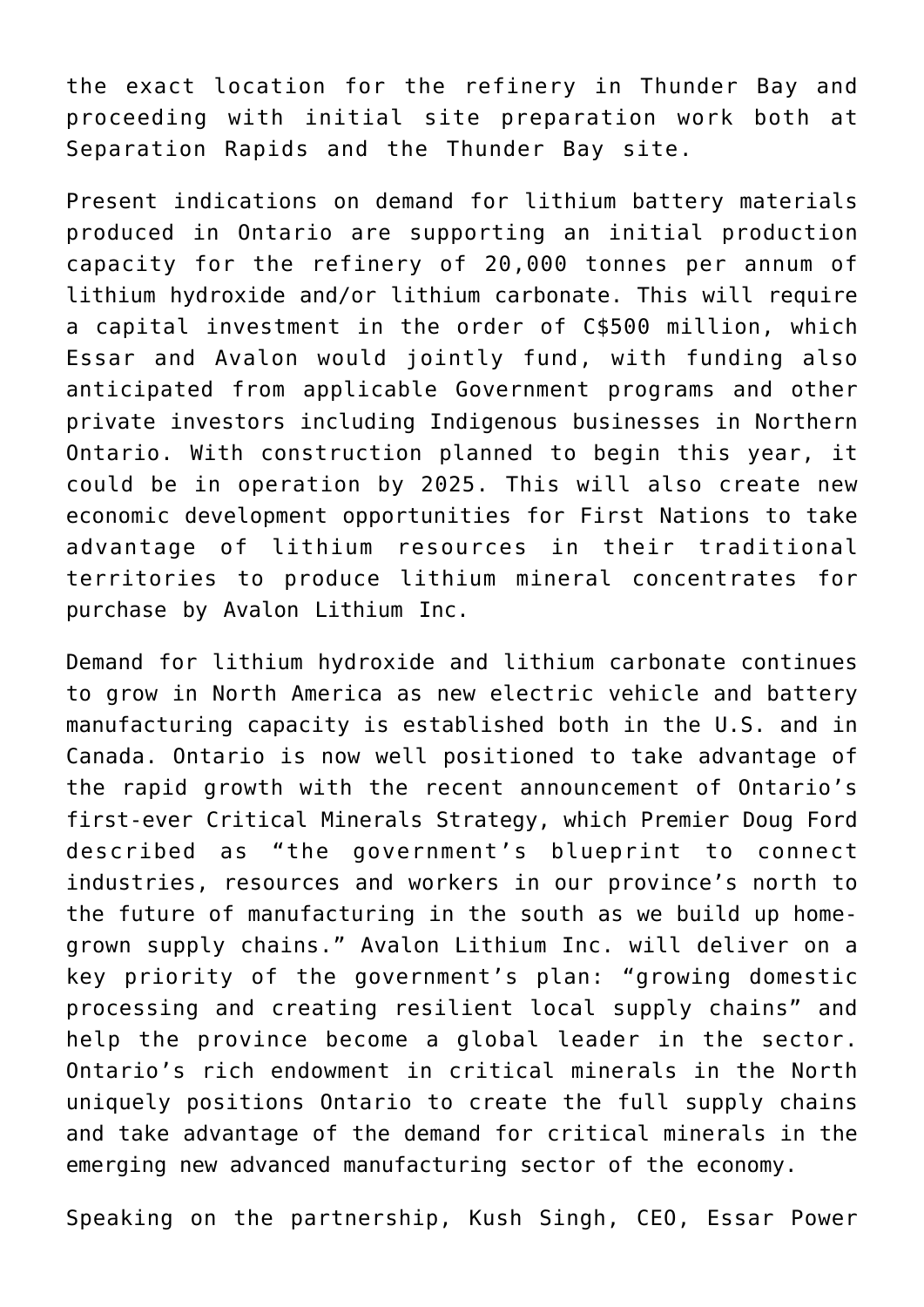Limited said, "We truly believe that green energy is "the future". This initiative of setting up a lithium refinery is a core part of Essar's global strategy of investments in the energy transition towards decarbonisation with a prime focus on Green Hydrogen and Storage. Lithium is a foundational critical mineral for the battery supply chain and with the Ontario government's stellar vision through its Critical Mineral Strategy, we are confident that this is the right location and time for our strategic partnership with Avalon and other stakeholders."

Avalon President Don Bubar commented, "While EV manufacturing and lithium battery materials production can be the initial catalyst for starting critical minerals supply chains in the North, it is just the beginning where innovation of new products and new efficient processing technologies for other critical minerals such as tantalum, cesium, and rare earths, can inspire future growth into other areas of advanced manufacturing including aerospace technology."

The agreement builds on growing Canada-India bilateral economic ties and supports clean energy and foreign direct investment objectives. The Company wishes to thank the Ontario division of Invest-in-Canada for introducing Avalon to Essar last year.

## **About the Essar Group**

The Essar Group is a diversified business enterprise based in Mumbai, India that controls a number of subsidiary companies including Renjoules International Limited involved in the core sectors of Energy (Exploration & Production, Refining & Marketing, Power, Hydrogen), Infrastructure & Logistics (Ports, Storage Terminals), Metals & Mining, Technology & Retail (Shipping, Oilfield Services, Projects, Technology solutions etc.) Essar Global Fund Limited (EGFL), set up in 2005, invests in building and nurturing Essar Group assets, and creating value in these core sectors.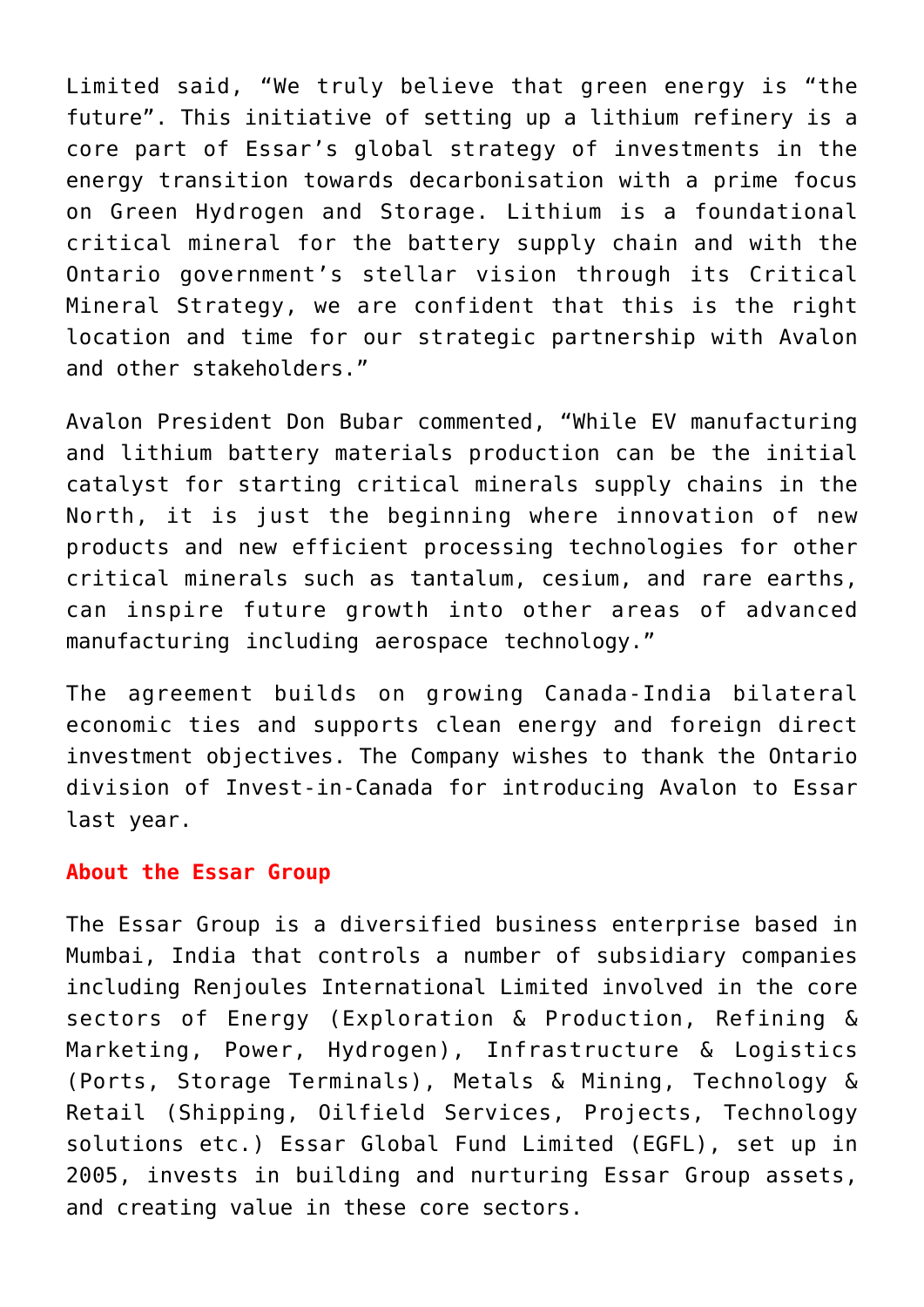With Assets Under Management (AUM) of US\$8.2 billion, as on 31 March 2021, and a net asset value of US\$4.4 billion, the current investment portfolio of EGFL is future centric and value accretive. EGFL is now poised to transition its existing assets towards a greener economy and invest in businesses which will transform sector landscapes from carbon to a clean energy ecosystem. The returns from the transition will not only outperform benchmark returns but also contribute to a sustainable society within the framework of Environmental, Social and Governance (ESG) and transform sectors for a post carbon economy.

## **About Avalon Advanced Materials Inc.**

Avalon Advanced Materials Inc. is a Canadian mineral development company specializing in sustainably-produced materials for clean technology. The Company now has four advanced stage projects, providing investors with exposure to lithium, tin and indium, as well as rare earth elements, tantalum, cesium and zirconium. Avalon is currently focusing on developing its Separation Rapids Lithium Project near Kenora, Ontario while continuing to advance other projects, including its 100%-owned Lilypad Cesium-Tantalum-Lithium Project located near Fort Hope, Ontario. Social responsibility and environmental stewardship are corporate cornerstones.

For questions and feedback, please e-mail the Company at [ir@AvalonAM.com,](mailto:ir@AvalonAM.com) or phone Don Bubar, President & CEO, directly at 416-364-4938 ext. 222.

*This news release contains "forward-looking statements" within the meaning of the United States Private Securities Litigation Reform Act of 1995 and applicable Canadian securities legislation. Forward-looking statements include, but are not limited to statements that Essar intends to become a strategic partner and co-developer in support of Avalon's plans to establish a regional lithium battery materials supply chain to serve the needs of future electric vehicle and battery*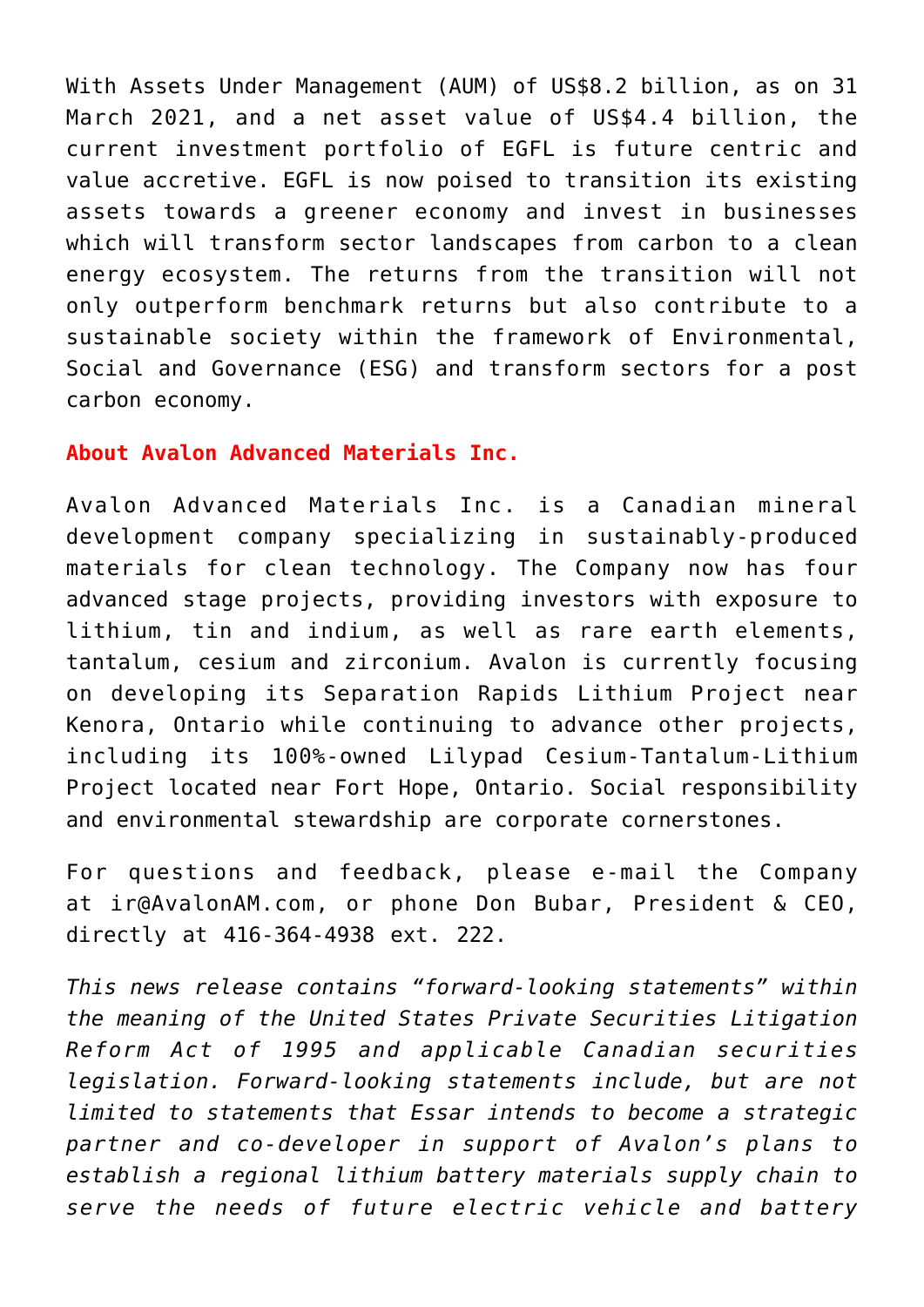*manufacturers in Ontario and elsewhere, that this agreement involves providing initial financial and development support for building a lithium refinery in Thunder Bay, Ontario that will be designed to accept lithium minerals concentrates, not only from Avalon's Separation Rapids Lithium Project north of Kenora, ON, but also from other aspiring new producers, that it will operate as a separate private business in which Essar will become a co-owner, that the partners will immediately begin the key next steps including finalizing initial commercial terms and completion of final feasibility studies for both the refinery operations and lithium mineral concentrate production at the Separation Rapids site, that this will also include finalizing the exact location for the refinery in Thunder Bay and proceeding with initial site preparation work both at Separation Rapids and the Thunder Bay site, that present indications on demand for lithium battery materials produced in Ontario are supporting an initial production capacity for the refinery of 20,000 tonnes per annum of lithium hydroxide and/or lithium carbonate, that this will require a capital investment in the order of C\$500 million, which Essar and Avalon would jointly fund, with funding also anticipated from applicable Government programs and other private investors including Indigenous businesses in Northern Ontario, that construction is planned to begin this year, that it could be in operation by 2025, that this will also create new economic development opportunities for First Nations to take advantage of lithium resources in their traditional territories to produce, that Avalon Lithium Inc. will deliver on a key priority of the government's plan and help the province become a global leader in the sector. Generally, these forward-looking statements can be identified by the use of forward-looking terminology such as "potential", "scheduled", "anticipates", "continues", "expects" or "does not expect", "is expected", "scheduled", "targeted", "planned", or "believes", or variations of such words and phrases or state that certain actions, events or results "may", "could", "would", "might" or "will be" or "will not be"*